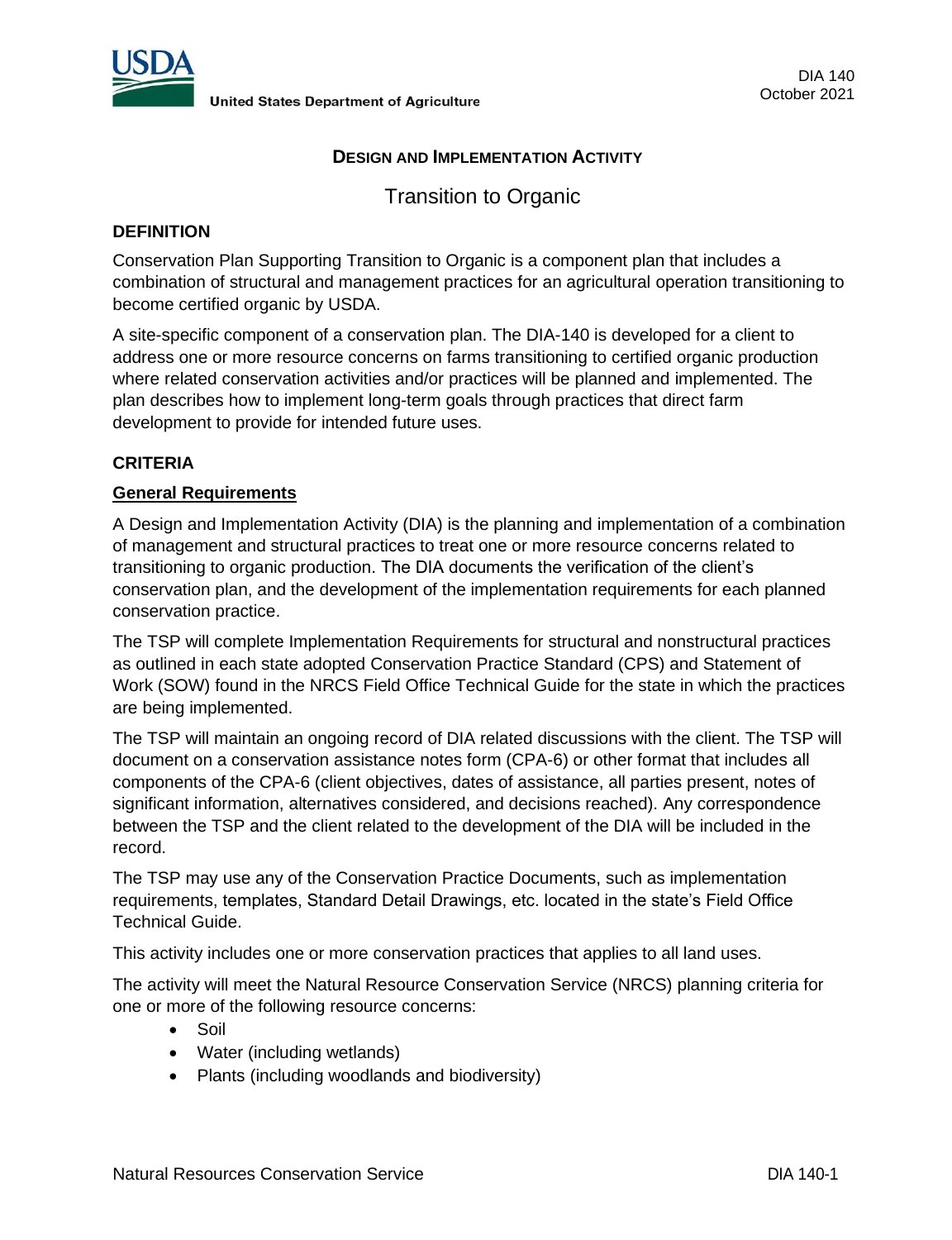• Animals (including wildlife and invertebrates)

# **Technical Requirements**

# General Risk Assessment

Field evaluation and verification of soil conditions as noted in Web Soil Survey to identify sensitive areas, vulnerable soils (shallow to bedrock/karst; depth to groundwater); surface inlets, concentrated flow paths, surface water, tile outlets and wells.

#### Erosion Risk Assessment

Planners must use current NRCS nationally approved erosion-prediction technology to assess the risk of erosion and transporting nutrients/pesticides from the field causing off-site degradation due to wind, water, and irrigation induced erosion.

## Additional Assessments

Assessments of additional resource concerns should be completed using the current applicable assessment tools e.g. Cropland In Field Soil Health Assessment Guide, Nutrient Risk Assessments, Windows Pesticide Screening Tool etc.

## **DELIVERABLES**

Two copies (hardcopy or electronic) of the DIA must be developed—one for the client and one for the NRCS field office. At the client's request, Technical Service Provider (TSP) can deliver NRCS's copy to the NRCS Field Office. The client's copy must include the implementation requirements, specifications, unless the client requests other documents from this section. The NRCS copy must include all items identified herein. An additional electronic copy of the plan should also be uploaded on NRCS Registry.

## 1. **Cover Page**

Cover page reporting the technical services provided by the TSP. Cover page(s) must include the following:

- a. Client information: Name, farm bill program, contract number, and contract item number.
- b. TSP information: name, address, phone number, email, TSP number, TSP expiration date; and county of service.
- c. Farm identification:
	- i. Farm name, owner name, street address, and county/state.
	- ii. Primary phone number of the client.
	- iii. List of all practice and/or scenario designs included in this plan.
- d. Statement by TSP that services provided:
	- i. Comply with all applicable Federal, State, Tribal, and local laws, and requirements.
	- ii. Meet applicable NRCS standards, specifications, and program requirements.
	- iii. Are consistent with the conservation program goals and objectives for which the program contract was entered into by the client.
	- iv. Incorporate alternatives that are both cost effective and appropriate to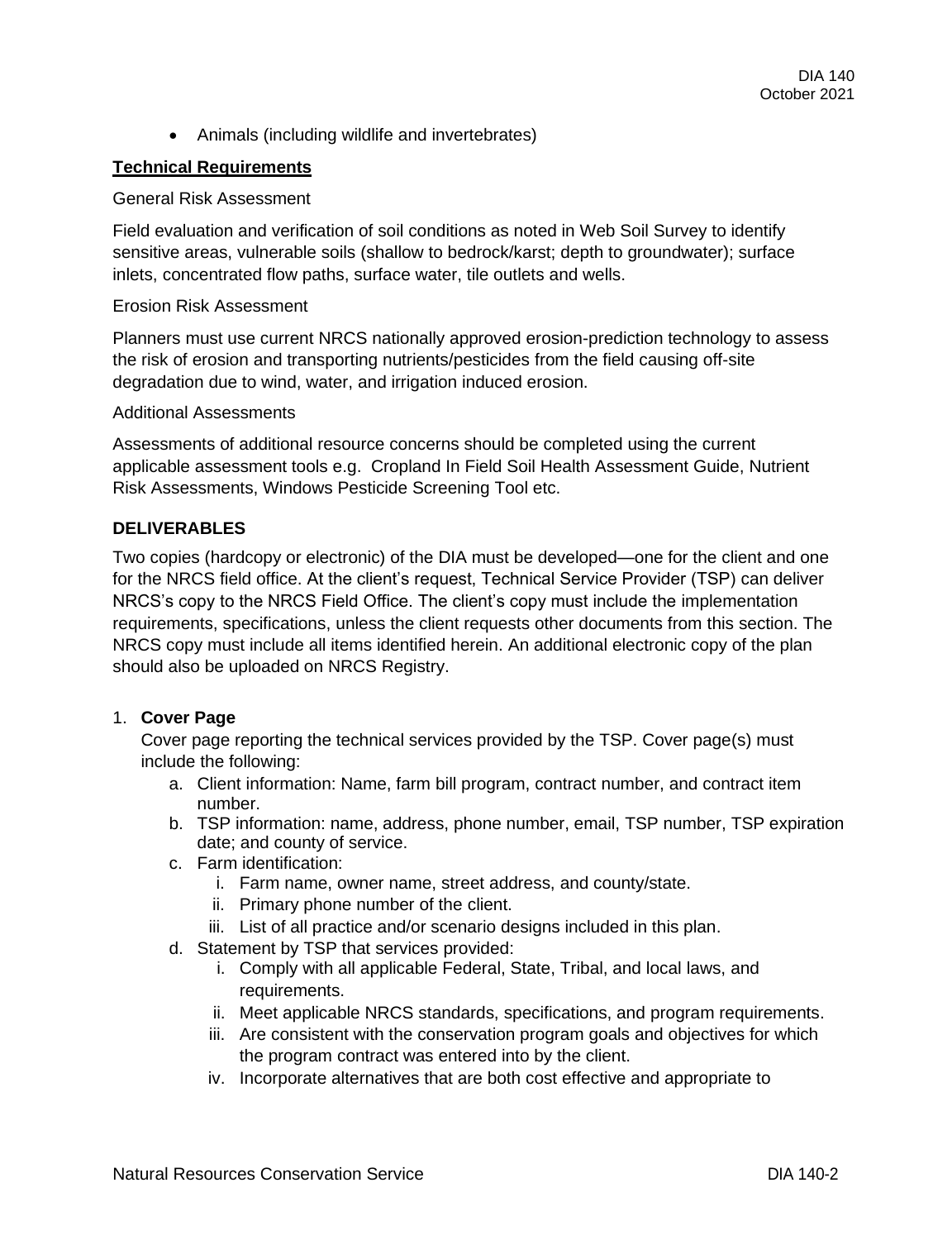address the resource issues.

- e. TSP certification statement: signature and date.
- f. Client acceptance statement:
	- i. A statement that the plans and specifications adequately represent existing conditions and the selected preliminary design alternatives, and the client understands and will abide with the operation and maintenance plans.
	- ii. Signature of the client and date the client received the plans.
- g. Block for NRCS reviewer acceptance (to be completed by NRCS).

## 2. **Conservation Assistance Notes and Correspondence**

- a. Conservation Assistance Notes (NRCS-CPA-6) or other format that includes all components of the CPA-6.
	- i. Document the client's objectives.
	- ii. Document each interaction with the client, include notes and results of that interaction, date, and initials of the TSP.
	- iii. Document each site visit, activity in the field, results of each site visit, all parties present, date, and initials of the TSP.
- b. Any correspondence between the TSP and the client relating to the development of the DIA.

## 3. **Maps**

a. Maps to include in the DIA 140 may be incorporated from a CPA-138 or equivalent plan, but not be limited to:

- i. General location map of the implementation areas
- ii. Plan base map (this may consist of several maps to account for the entire planning area). This map will specifically include:
	- 1. Boundary lines for the Planning Land Units (PLUs) with labels (name, number, or both). A PLU is a unique geographic area, defined by a polygon, that has common land use and is owned, operated, or managed by the same client or clients. The PLU is the minimum unit for planning.
	- 2. Acreage of each PLU.
	- 3. Location of planned and applied conservation practices, using NRCS map symbols (see Title170, National Map Symbol Handbook, Part 601).
	- 4. If the planning area includes nonprivate lands, such as Federal or Tribal lands, include a land status map displaying land ownership categories (Private, State Trust, BLM, Tribal, and Territorial, etc.).
	- 5. Resource maps of the PLU
		- (a) Soils maps, and other resource maps as applicable.
		- (b) An existing wetland delineation map, if any.
- b. At a minimum, all maps developed for the DIA will include:
	- i. Title block showing:
		- 1. Map title.
		- 2. Client's name (individual or business).
		- 3. Prepared with assistance from USDA NRCS
		- 4. Assisted By [TSP planner's name].
		- 5. Name of applicable conservation district, county, and State.
		- 6. Date prepared.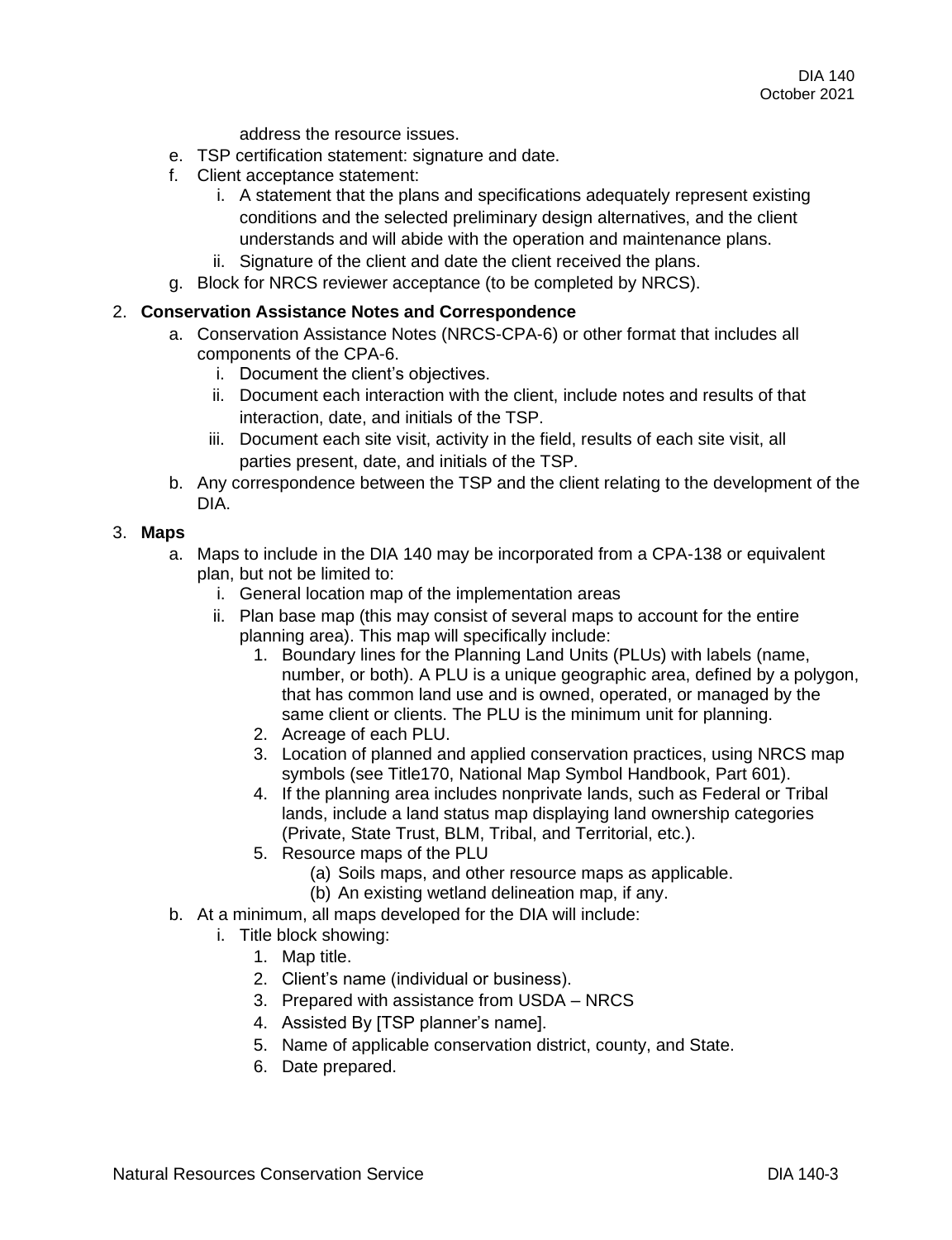- ii. Map scale.
- iii. Information needed to locate the implementation area, such as geographic coordinates, public land survey coordinates, etc.
- iv. North arrow.
- v. Appropriate map symbols and a map symbol legend on the map or as an attachment.

# 4. **Planning**

A record of the preferred alternative for each practice, which includes:

- a. PLU label (name, number, or both).
- b. NRCS practice name and code.
- c. Amount to be applied.
- d. As needed, brief description of the planned practice (practice narrative).
- e. Date the planned practice is scheduled to be implemented.
- f. As needed, applicable "Conservation Practice Overview" sheets or other prepared material.
- g. Operation and maintenance agreements and procedures.

## 5. **Documentation**

- a. In-depth resource inventory, assessment, and analysis are used to formulate management alternatives. Use inventory plot data summarized with assessment information incorporated from a CPA 138 or equivalent plan, supplemented as necessary with site-level assessment information. Document findings on resource concerns, existing benchmark conditions, and special environmental concerns and provide descriptions and data summaries along with management recommendations in the Template. Prepare NRCS Implementation Requirements as per State's FOTG for practices identified in the preferred alternative and scheduled within five years from the time of inventory.
- b. If conditions warrant a more detailed description than appears in a CPA 138 (or equivalent management plan). Describe benchmark (existing) conditions, past conditions, and any resource concerns or limitations associated with:
	- 1. Protected species and cultural resources
	- 2. Adjacent ownerships that present opportunities or limitations to management options
	- 3. Recreation uses by the landowner
	- 4. Access condition of roads, trails, landings, and stream crossings
	- 5. Soil and site descriptions, including relevant soil interpretations, slope, topography, and aspect
	- 6. Streams, wetlands, ponds, and lakes
	- 7. Past management, harvesting, natural disturbances, and/or other land use history that has affected condition and/or growth potential
	- 8. Grazing practices
	- 9. Potential for carbon sequestration
	- 10. Fish and wildlife species and habitat elements
	- 11. Risk of insect and disease infestation
	- 12. Noxious and invasive plant species
	- 13. Agroforestry opportunities
	- 14. Prescribed burning opportunities
	- 15. Wildfire risk (surface and crown fires)